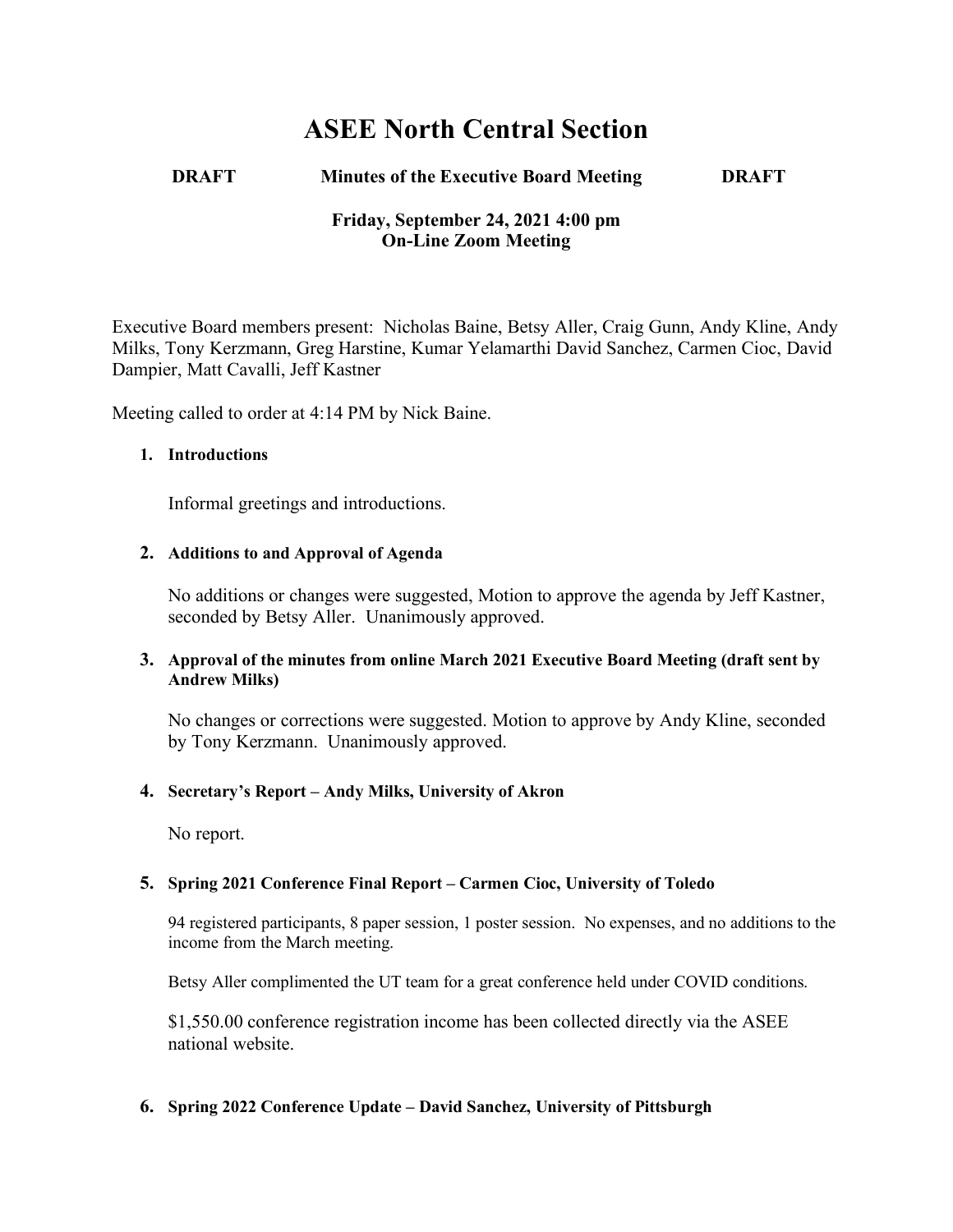Conference dates March 18,19, 2022.

| <b>Abstract Submission Opens</b>                     | October 18, 2021  |
|------------------------------------------------------|-------------------|
| <b>Abstract Submission Closes</b>                    | November 30, 2021 |
| <b>Abstract decision Notification</b>                | December 17, 2021 |
| <b>Student Paper Abstract Deadline</b>               | January 17, 2022  |
| Draft Paper Deadline                                 | January 17, 2022  |
| Paper Decision Notifications                         | February 7, 2022  |
| Author/Presenter Registration Deadline March 3, 2022 |                   |
| Final Paper Deadline                                 | March 11, 2022    |

WVU requires an invoice for the seed money can be sent to Pitt, so David is working with Robin to get the money transferred.

Planning for an in-person conference with a backup plan if COVID requires a virtual conference.

Tentative Agenda:

Friday March 18, 2022 5:00 pm to 7:00 pm Welcome - Benedum Hall 6:30 pm to 8:30 pm Executive Board Meeting - Oaklander

Saturday Mar19, 2022

7:30 to 8:30 am Breakfast - Benedum Hall 8:30 am to 10:00 am Session 1 A-D 10:00 am to 10:15 am Break 10:15 am to 11:45 am Sessions 2 A- D 11:45 am to 12:15 pm Poster Session 12:15 pm to 1:45 pm Lunch and Business Meeting – University Club 1:45 pm to 3:00 pm Sessions 3 A- D 3:00 pm to 3:15 pm Break 3:15 pm to 4:45 pm Sessions 4 A- D 5:00 pm to 7:00 pm Dinner – Benedum Hall Library

Nick volunteered to send conference information to the distribution list and Jeff with post it in the next newsletter

A tentative registration fee is expected to be developed soon after the University Club responds with cost information.

Past conference experience is that approximately 50% of lunch attendees stay for dinner, so David will plan accordingly and normal attendance approximately 130 paid registrants.

#### **7. Spring 2023 Conference Letter of Interest -- Nicholas Baine, Grand Valley State University**

WVU provided a letter of interest for an in person 2023 conference. Robin Hensel will be the conference chair. Betsy Aller motioned to accept the letter of interest, seconded by David Sanchez. Unanimously approved.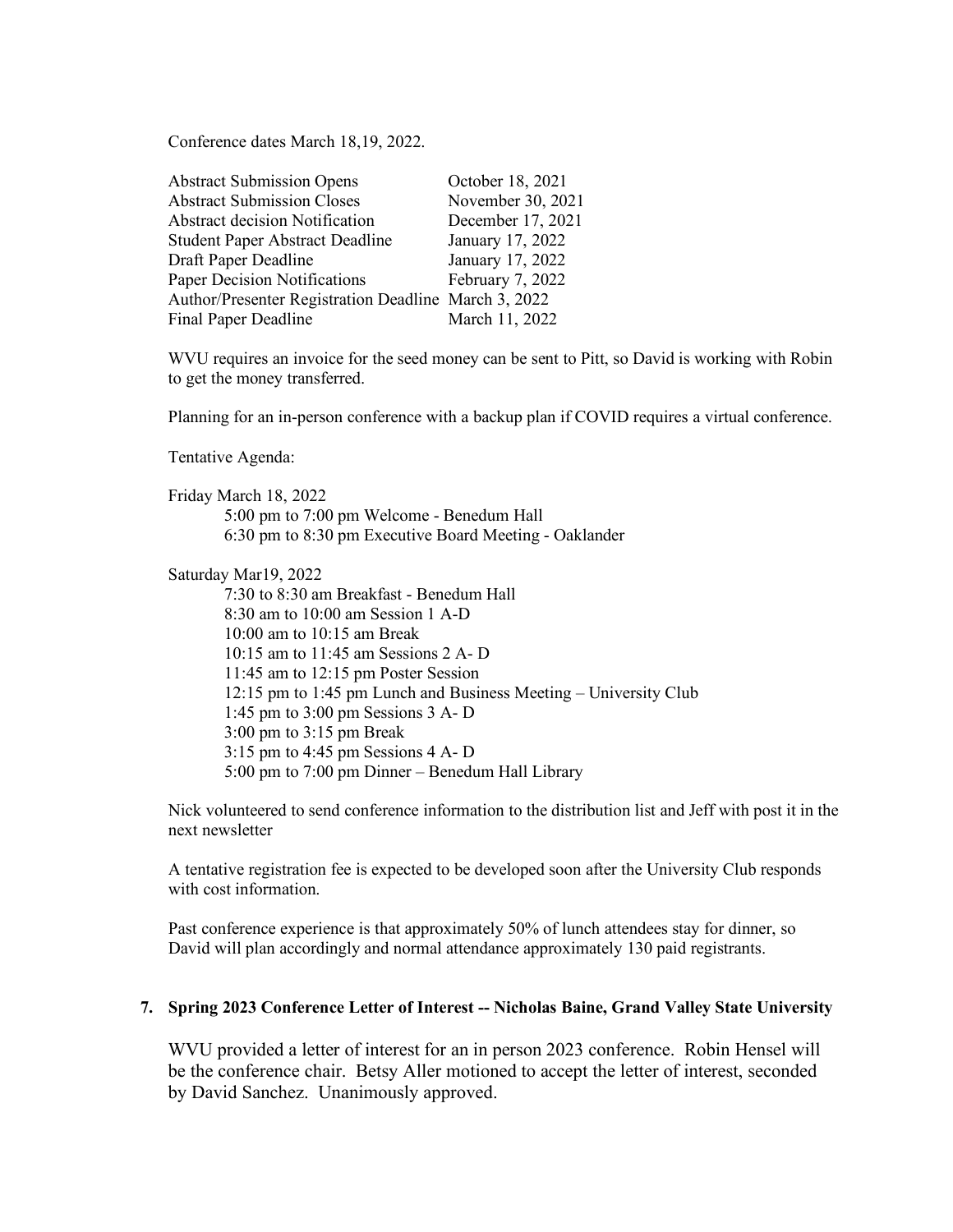Andy Kline indicated that WMU is considering hosting the 2024 conference. A conference chair needs to be identified since Betsy and Andy are now retired Matt Cavalli is considering volunteering for WMU conference chair.

David Dampier indicated that Marshall is considering a 2025 or 2026 conference but would prefer not to do back to back conferences in West Virginia if possible.

## **8. Treasurer's Report – Gregory Harstine, University of Akron**

Greg shared the Treasure's report. The report is included as an attachment, the current BASS balance is \$12,585.45. The current difference between the NCS balance (\$11,983.23) and BASS account (\$12,585.45) balance is \$602.22. There were 982 NCS members for 2020 and the membership will be updated in October 2021. The \$1,550 that Carmen reported for the Spring 2021 conference is shown on the current report.

A discussion occurred around the seed money for future conferences. Should the seed money continue to be sent from conference to conference or should the money be deposited and disbursed from the BASS account?

Motion to accept the Treasure's report with the addition of the conference seed money line by Betsy Aller seconded by David Dampier. Unanimously approved.

#### **9. Campus Representative Coordinator Report – Craig Gunn, Michigan State University**

Craig expressed a concern from National that some campus reps have been inactive due to COVID. Craig has been pulsing Dean's who do not have active reps and has contact campus reps. Will be asking campus reps to participate in the in person NCS conference in Pittsburgh.

#### **10. Vice Chair Report – Andy Kline, Western Michigan University, Emeritus**

Nomination dates are Nov 15 to Jan 15 for Outstanding Teaching award, no substantive changes have been made by national to the award criteria. Kline will send out an email on the list serve to announce and encourage applications.

#### **11. Past Chair's Report – Betsy Aller, Western Michigan University, Emerita**

There was no newsletter distributed last year due to COVID. There is a need for 2 directors and a Vice Chair at the next election. Current members were encouraged to remain involved and let Betsy know of nominations.

#### **12. Zone II Chair Report – John Brocato, SE Section**

John was unable to attend. Nick shared the following points from John's email: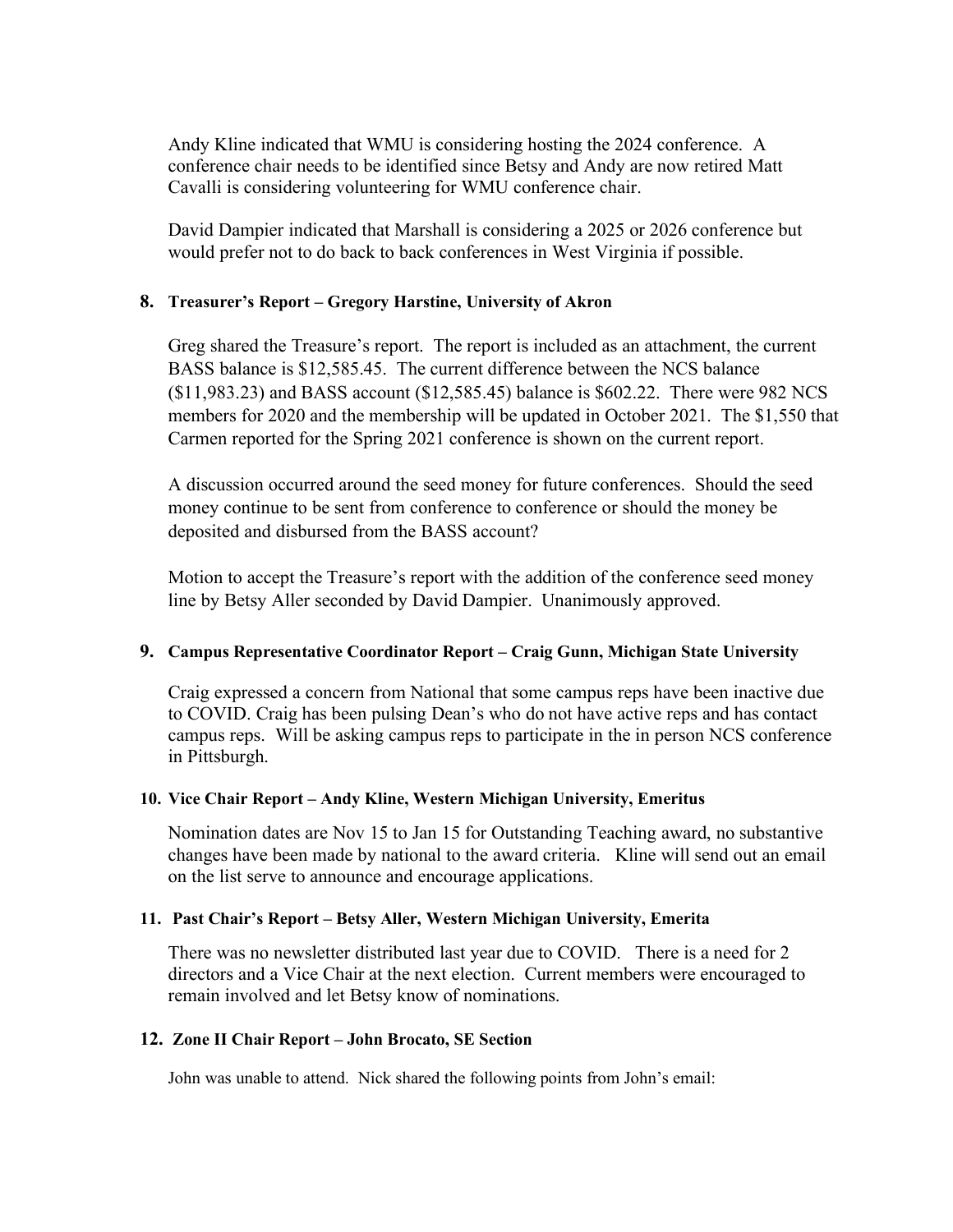Monolith is being replaced by SLAYTE in October 2021. Paper reviewers need to be self-report conflicts of interest with other authors.

#### **13. Newsletter Editor Report – Jeffrey Kastner, University of Cincinnati**

David Sanchez will send information to Jeff for the 2022 conference notice in the newsletter. Jeff will include the Outstanding Teaching Award notice as well as the new officer list and National Conference notice.

The paper and poster awards for the past conferences will be included and other awards from 2020 when the WVU conference was postponed.

#### **14. Best Paper Awards Chair – Kumar Yelamarthi, Tennessee Tech University**

Kumar is now Associate Dean at Tennessee Tech and no longer in the NCS and now in the Southeast Section. Kumar thang Best Betsy and Andy Kline for handling the Best Paper Awards for the Toledo conference.

Tony Kerzmann volunteered to take over as Best Paper Awards Chair.

Kumar advised Tony to work with conference chairs for them to limit to approximately 10 best paper candidate papers to be considered for the best paper award. The best paper candidates should present their papers in the same morning session or non-concurrent sessions to allow final ranking of papers.

#### **For Reference - From the Fall 2017 meeting minutes:**

Motion by Aller, seconded by Budny about awards for section conferences: Best Faculty Papers, 1st, 2nd, and 3rd place: free registration at the next NCS sectional conference

Best Student Papers: 1st place, \$200; 2nd place \$150; 3rd place \$100 Best Student Posters: 1st place \$150; 2nd place \$100; 3rd place \$50

Must be member or student in NCS section to win. Cash awards will be paid to one person if it is a team paper or poster, and they must figure out how to divide it up.

#### **15. Web Master Report – Kumar Yelamarthi, Tennessee Tech University**

The ASEE-NCS.org information is hosted on a CMU server and may not be maintained long term. It is important to get them transferred ASAP. Nick is looking for nominations for both Web Master and Best Paper Chair. Currently paying about \$10 for the domain name but the information has been stored elsewhere. Please let Nick know of any suggestions.

A motion was made to approve up to \$200 for costs associated with relocating the web hosting services from CMU by Nick Baine, seconded by Betsy Aller. Unanimously approved.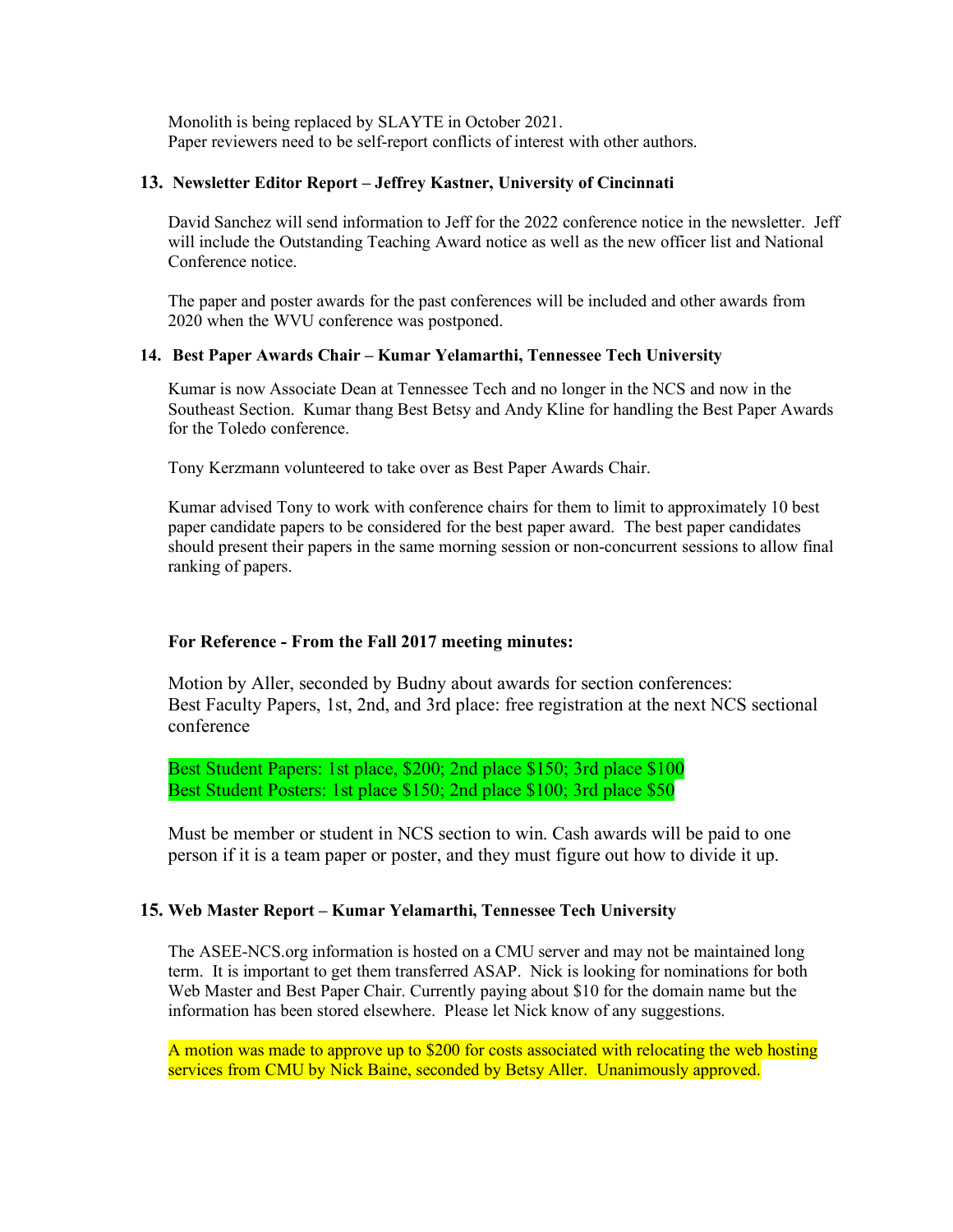#### **16. Chair Report – Nicholas Baine, Grand Valley State University**

Nick did not have additional material beyond what was discussed in other area, the primary issues are Best Paper Chair, Webmaster and relocation of web hosting and replacement of the Monolith system for paper management. Nick will also follow up on the BASS account tax to see if that remains active.

#### **17. Constitution / By-laws Update – Andy Kline, Western Michigan University, emeritus**

The proposed Bylaw changes were passed 57 to 3 at the Toledo virtual spring conference and were sent to John Brocato for national approval. We have not heard results. Nick will follow up with John.

#### **18. Old Business and/or New Business**

During the meeting David Dampier sent a letter of intent to host the 2025 conference. Dampier indicated the 2025 conference date so that back to back conferences would not be held in West Virginia.

Motion to accept, by Sanchez and seconded by Kumar. Unanimously approved.

Carmen Cioc announced that she is a fellow and ambassador of KEEN and she looking to bring KEEN sponsorship to future NCS conferences. Information can be found by searching https://engineeringunleashed.com/what-is-keen.

Andy Kline motioned to allow distribution of the \$500 for section chair travel if the chair chooses to use it, seconded by David Sanchez. Unanimously approved.

#### **19. Good of the Order**

Nick thanked Kumar for all his help, leadership, offices held and for hosting 3 conferences at Wright State and Central Michigan twice. The entire committee wished him well, he will miss the NCS.

Motion to adjourn by Andy Kline, seconded by David Sanchez. Nick adjourned the meeting at 6:00 pm.

DRAFT Minutes submitted by Milks Attachment: Treasure's Report